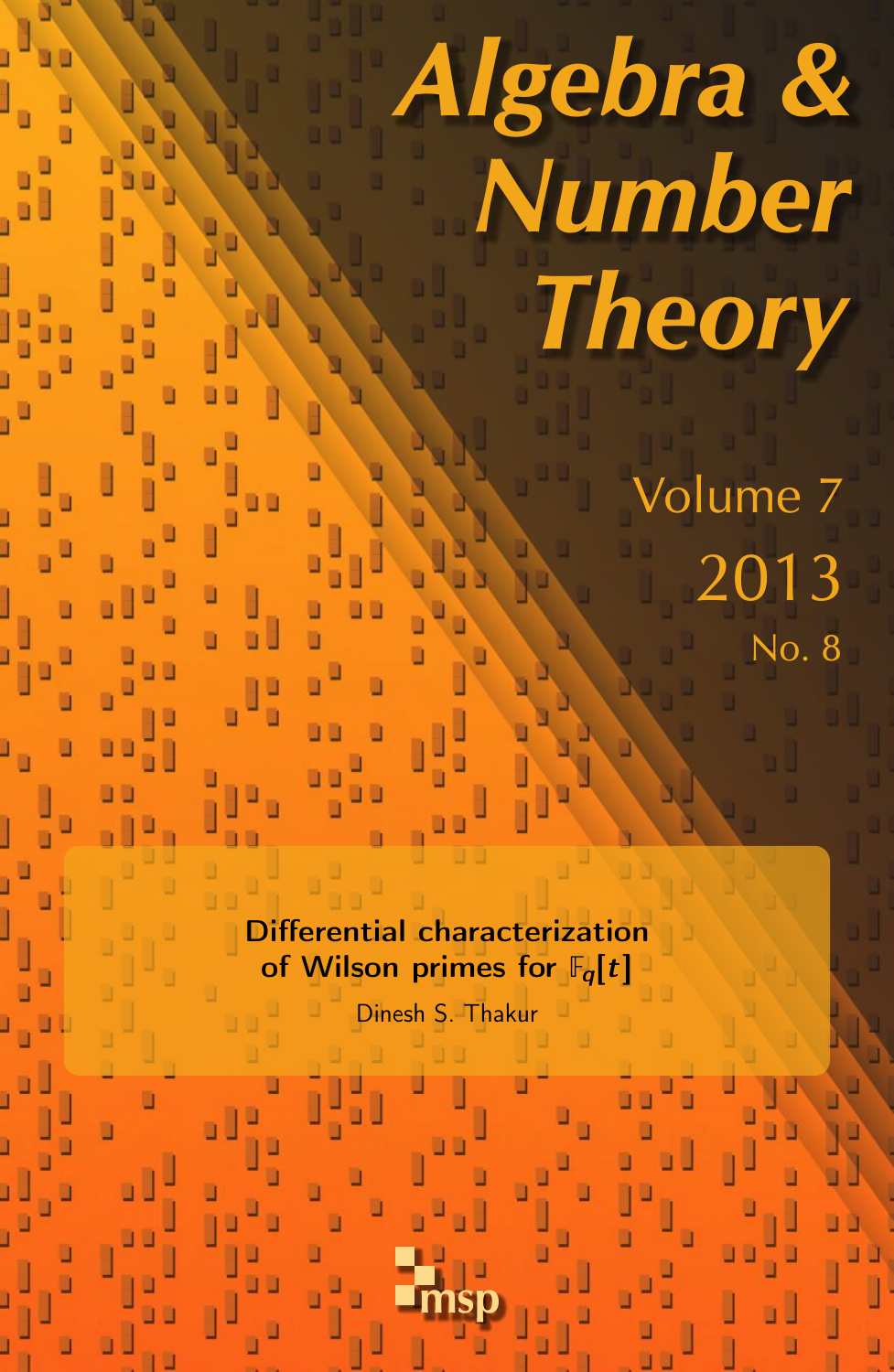

# <span id="page-1-0"></span>Differential characterization of Wilson primes for  $\mathbb{F}_q[t]$

Dinesh S. Thakur

*Dedicated to Barry Mazur on his 75th birthday*

We consider an analog, when  $\mathbb Z$  is replaced by  $\mathbb F_q[t]$ , of Wilson primes, namely the primes satisfying Wilson's congruence  $(p-1)!$  ≡ −1 to modulus  $p^2$  rather than the usual prime modulus *p*. We fully characterize these primes by connecting these or higher power congruences to other fundamental quantities such as higher derivatives and higher difference quotients as well as higher Fermat quotients. For example, in characteristic  $p > 2$ , we show that a prime  $\wp$  of  $\mathbb{F}_q[t]$  is a Wilson prime if and only if its second derivative with respect to *t* is 0 and in this case, further, that the congruence holds automatically modulo  $\wp^{p-1}$ . For  $p = 2$ , the power  $p-1$  is replaced by  $4-1=3$ . For every q, we show that there are infinitely many such primes.

#### 1. Introduction

For a prime *p*, the well-known Wilson congruence says that  $(p - 1)! \equiv -1 \mod p$ . A prime  $p$  is called a Wilson prime if the congruence above holds modulo  $p^2$ . Only three such primes are known, and we refer to [\[Ribenboim 1996,](#page-8-0) pp. 346 and 350] for history and [\[Sauerberg et al. 2013\]](#page-8-1) for more references.

Many strong analogies [\[Goss 1996;](#page-7-0) [Rosen 2002;](#page-8-2) [Thakur 2004\]](#page-8-3) between number fields and function fields over finite fields have been used to benefit the study of both. These analogies are even stronger in the base case  $\mathbb{Q}, \mathbb{Z} \leftrightarrow F(t)$ ,  $F[t]$ , where *F* is a finite field. We will study the concept of Wilson prime in this function field context and find interesting differential characterizations for them with the usual and arithmetic derivatives. In [\[Sauerberg et al. 2013\]](#page-8-1), we exhibited infinitely many of them, at least for many *F*. Our characterization gives easier alternate proof generalizing to all *F*.

The author is supported in part by NSA grant H98230-10-1-0200.

*MSC2010:* primary 11T55; secondary 11A41, 11N05, 11N69, 11A07.

*Keywords:* Wilson prime, arithmetic derivative, Fermat quotient.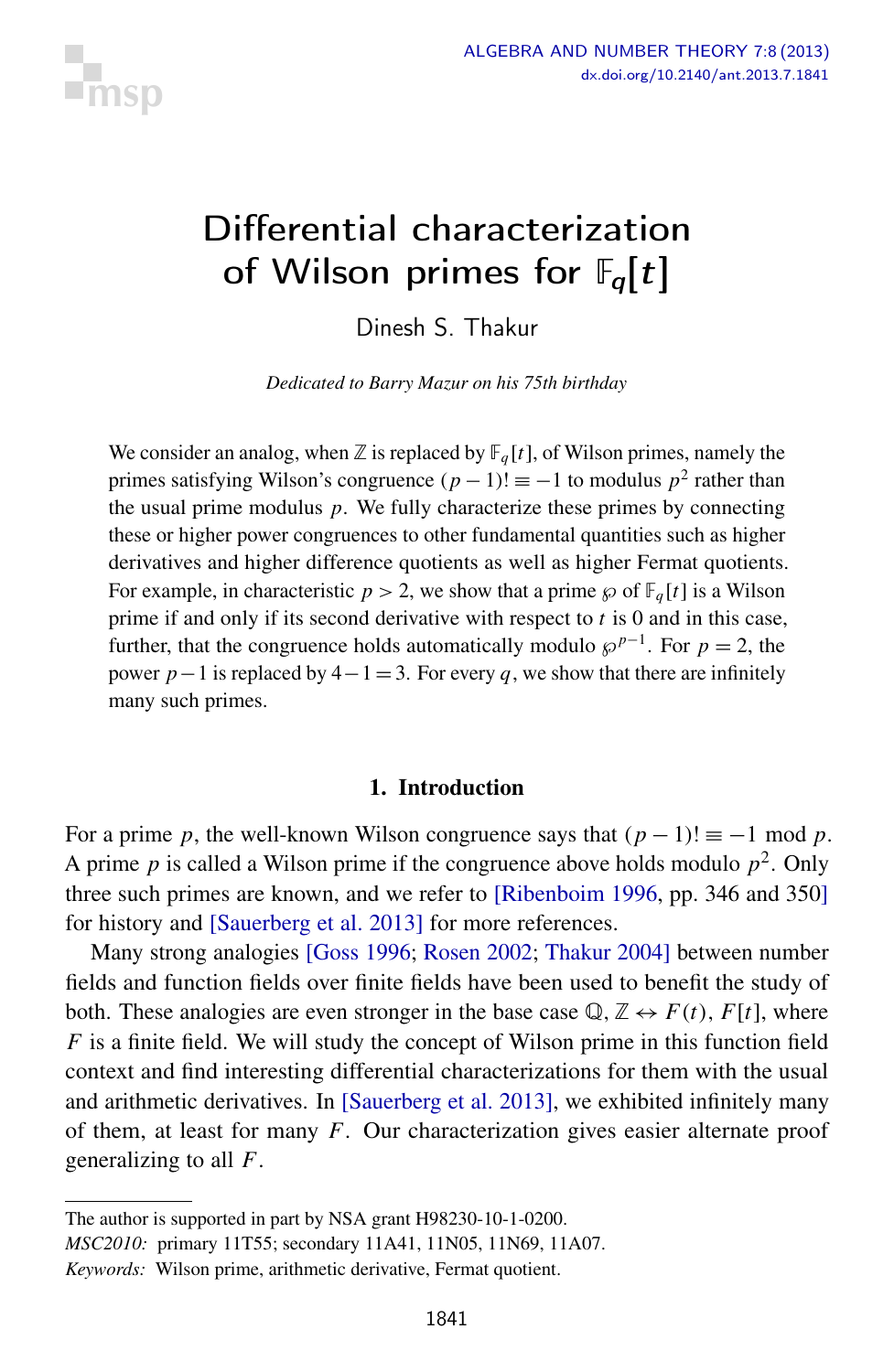#### 2. Wilson primes

Let us fix some basic notation. We use the standard conventions that empty sums are zero and empty products are one. Further,

*q* is a power of a prime *p*,  $A = \mathbb{F}_q[t],$  $A_d$  = {elements of *A* of degree *d*},  $[n] = t^{q^n} - t,$  $D_n = \prod_{i=0}^{n-1} (t^{q^n} - t^{q^i}) = \prod_{i=0}^{n} [n-i]^{q^i},$  $L_n = \prod_{i=1}^n (t^{q^i} - t) = \prod_i [i],$ *Fi* is the product of all (nonzero) elements of *A* of degree less than *i*,  $\mathcal{N}a = q^d$  for  $a \in A_d$ , i.e., the norm of *a* and ℘ is a monic irreducible polynomial in *A* of degree *d*.

If we interpret the factorial of  $n - 1$  as the product of nonzero "remainders" when we divide by *n*, we get  $F_i$  as a naïve analog of factorial of  $a \in A_i$ . Note that it just depends on the degree of *a*. By the usual group theory argument with pairing of elements with their inverses, we get an analog of Wilson's theorem that  $F_d \equiv -1 \mod \wp$  for  $\wp$  a prime of degree *d*. Though not strictly necessary for this paper, we now introduce a more refined notion of factorial due to Carlitz. For  $n \in \mathbb{Z}$ and  $n \geq 0$ , we define its factorial by

$$
n! := \prod D_i^{n_i} \in A \quad \text{for } n = \sum n_i q^i, \, 0 \le n_i < q.
$$

See [\[Thakur 2004,](#page-8-3) 4.5–4.8, 4.12 and 4.13; [2012\]](#page-8-4) for its properties such as prime factorization, divisibilities, functional equations, interpolations and arithmetic of special values and congruences, which are analogous to those of the classical factorial. See also [\[Bhargava 2000\]](#page-7-1), which gives many interesting divisibility properties in great generality.

Carlitz proved  $D_n$  is the product of monics of degree *n*. This gives the connection between the two notions above, that for  $a \in A_i$ ,  $(\mathcal{N}a - 1)! = (-1)^i F_i$ . (See [\[Thakur](#page-8-4) [2012,](#page-8-4) Theorem 4.1, Section 6] for more on these analogies and some refinements of analogs of Wilson's theorem.) This also implies

$$
F_d = (-1)^d \prod_{j=1}^{d-1} [d-j]^{q^j - 1} = (-1)^d D_d / L_d.
$$
 (1)

So let us restate the above well-known analog of Wilson's theorem.

**Theorem 2.1.** *If*  $\wp$  *is a prime of A of degree d, then* 

$$
(-1)^d (\mathcal{N}\wp - 1)! = F_d \equiv -1 \mod \wp.
$$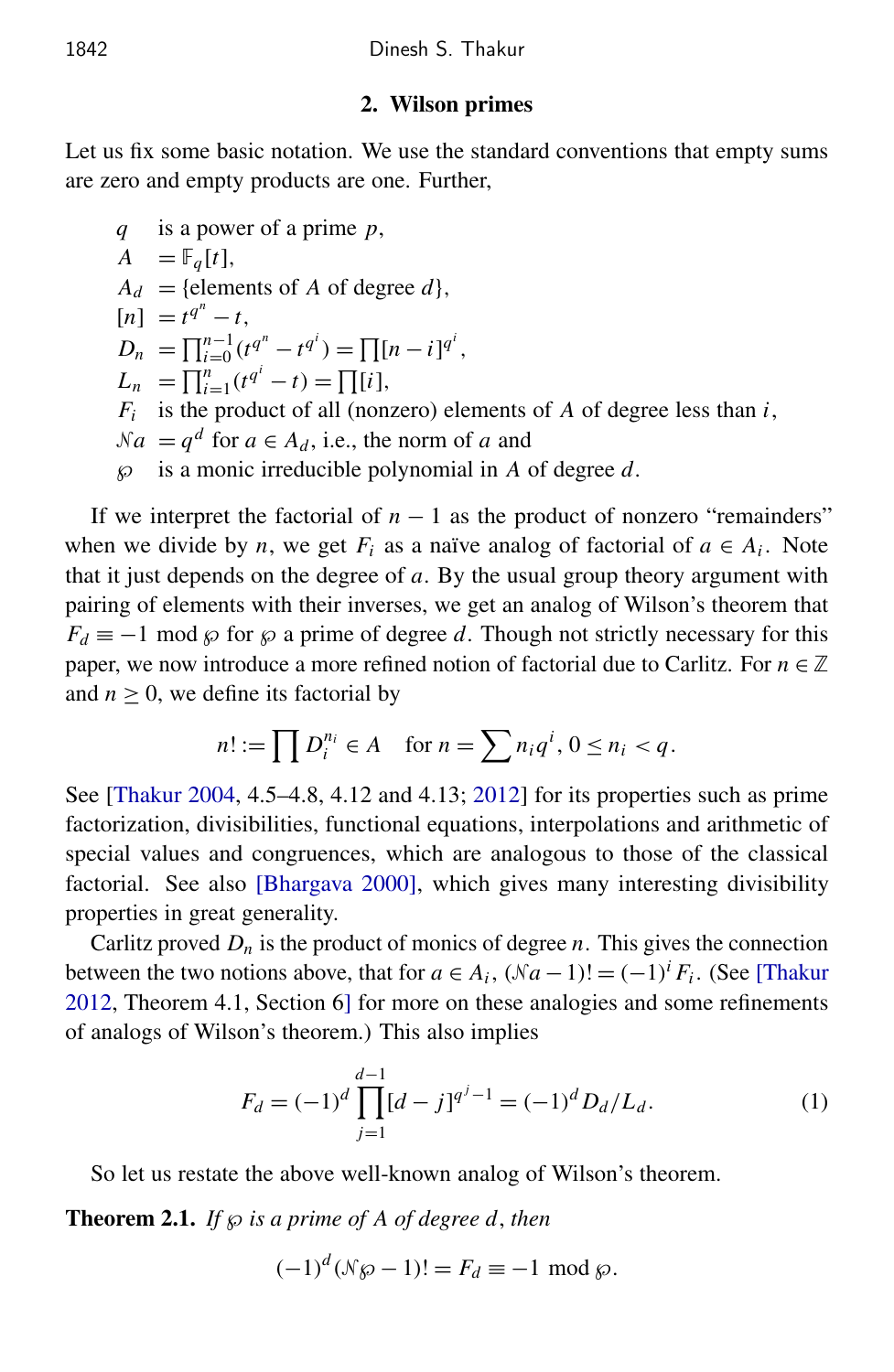This naturally leads to:

**Definition 2.2.** A prime  $\wp \in A_d$  is a Wilson prime if  $F_d \equiv -1 \mod \wp^2$ .

**Remarks 2.3.** If  $d = 1$ , then  $F_d = -1$ . So the primes of degree 1 are Wilson primes. If  $\wp(t)$  is Wilson prime, then so are  $\wp(t+\theta)$  and  $\wp(\mu t)$  for  $\theta \in \mathbb{F}_q$  and  $\mu \in \mathbb{F}_q^*$  as follows immediately from the formula for  $F_d$ .

We introduce some differential, difference and arithmetic differential operators.

<span id="page-3-0"></span>**Definition 2.4.** (1) For  $\wp$  as above and  $a \in A$ , let  $Q_{\wp}(a) := (a^{q^d} - a)/\wp$  be the Fermat quotient. We denote its *i*-th iteration by  $\hat{Q}_{\wp}^{(i)}$ .

- (2) For  $a = a(t) \in A$ , we denote by  $D^{(i)}(a) = a^{(i)}$  its *i*-th derivative with respect to *t*. We also use the usual short forms  $a' = a^{(1)}$  and  $a'' = a^{(2)}$ .
- (3) We define the higher difference quotients  $\Delta^{(i)}(a) = a^{[i]}$  of  $a \in A$  (with respect to *t* and  $\theta$  to be fixed later) by

$$
a^{[0]}(t) = a(t)
$$
 and  $a^{[i+1]}(t) = (a^{[i]}(t) - a^{[i]}(\theta))/(t - \theta).$ 

<span id="page-3-1"></span>**Theorem 2.5.** Let  $d := \deg \wp$ . If  $d = 1$ , then  $F_d = -1$  and the valuation of  $Q_{\wp}(t)$ *at*  $\wp$  *is*  $q - 2$ *.* 

*Let*  $d > 1$  *and*  $k \leq q$ . Then  $F_d \equiv -1 \mod \wp^k$  if and only if  $Q_{\wp}^{(2)}(t) \equiv 0 \mod \wp^{k-1}$ *if and only if*  $Q_{\wp}^{(r)}(t) \equiv 0 \text{ mod } \wp$  *for*  $2 \le r \le k$ .

*Proof.* The  $d = 1$  case follows immediately from the definitions. Let  $d > 1$ . We recall (see, e.g., [\[Thakur 2004,](#page-8-3) pp. 7 and 103; [2012,](#page-8-4) proof of Theorem 7.2]) some facts, which we use below.

- (i) The product of elements of  $(A/\wp^k)^*$  is  $-1$  unless  $q = 2$ ,  $d = 1$ , and  $k = 2$  or 3, as seen by pairing elements with their inverses and counting order-2 elements.
- (ii) The product of all monic elements prime to  $\wp$  and of degree *i* is  $D_i/(\wp^r D_{i-d})$ , where r is uniquely determined by the condition that the quantity is prime to  $\wp$ .
- (iii) Since the valuation of  $[m]$  at  $\wp$  is 1 or 0 according to whether *d* divides *m*, we have  $[i + kd] \equiv [i] \mod \wp^{q^i}$  and thus  $[kd]/\wp \equiv [d]/\wp \mod \wp^{q^d-1}$  for *k* a positive integer. In particular, these congruences hold modulo  $\wp^q$ .

Hence, by [\(1\),](#page-3-0) we have modulo  $\varphi^k$  (with *s* appropriate to make the second quantity below a unit at  $\wp$ )

$$
-1 \equiv (-1)^d \wp^s \frac{D_{kd} L_{(k-1)d}}{L_{kd} D_{(k-1)d}}
$$
  
\n
$$
\equiv ((-1)^d [kd - 1]^{q-1} \cdots [(k - 1)d + 1]^{q^{d-1}-1}) \wp^s [(k - 1)d]^{q^d-1}
$$
  
\n
$$
\times ([(k - 1)d - 1]^{q^{d+1}-q} \cdots) [(k - 2)d]^{q^{2d}-q^d} (\cdots) \cdots
$$
  
\n
$$
\equiv F_d([d]/\wp)^{(q^d-1)+(q^{2d}-q^d)+\cdots} (D_{d-1}^q)^{q^d-1} (D_{d-1}^{q^{d+1}})^{q^d-1} \cdots
$$
  
\n
$$
\equiv F_d([d]/\wp)^{q^{(k-1)d}-1},
$$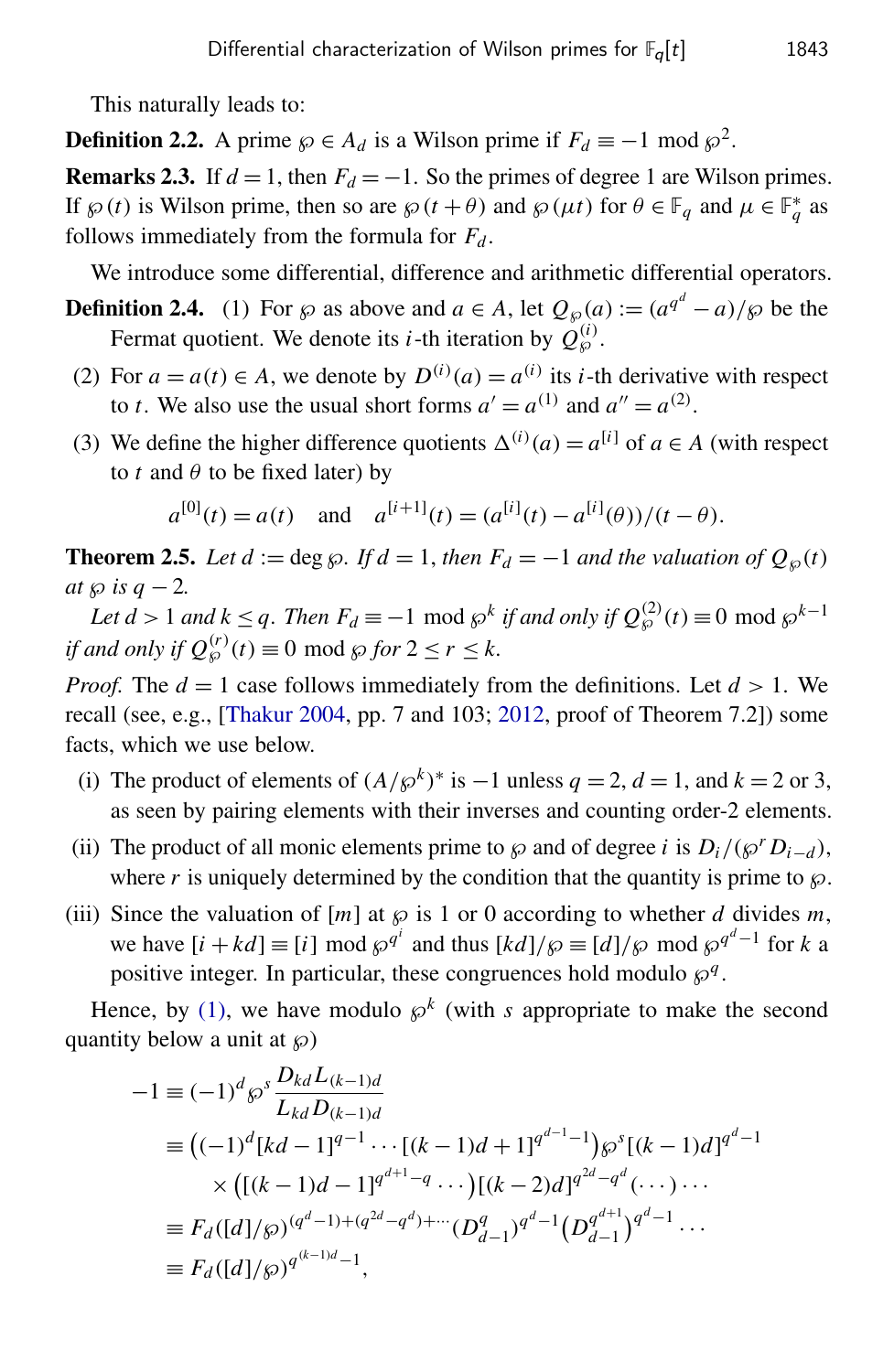where we used that, for *a* prime to  $\wp$ , we have  $a^{q^{id}-1} \equiv 1 \mod \wp$  and thus  $a^{q(q^{id}-1)} \equiv 1 \mod \wp^q$ .

Hence, if  $Q_{\wp}^{(2)}(t)$  is 0 modulo  $\wp^{k-1}$ , then  $([d]/\wp)^{q^d-1} \equiv 1 \mod \wp^k$ , and thus,  $F_d \equiv -1 \mod \wp^k$ . Conversely, writing  $([d]/\wp)^{q^d-1} = 1 + a\wp$  for some  $a \in A$ , we see that if  $F_d \equiv -1 \mod \wp^k$ , then modulo  $\wp^k$ , we have

$$
1 \equiv (1 + a\wp)^{1 + q^d + \dots + q^{(k-2)d}} \equiv 1 + a\wp
$$

so that  $a\wp \equiv 0$  as desired. The other implications are immediate.

This generalizes the  $k = 2$  case [\[Sauerberg et al. 2013,](#page-8-1) Theorem 2.6] with a different manipulation of the quantities even in that case.

Next, we use this to give another criterion for Wilson prime now using the derivative of the Fermat quotient instead of iterated Fermat quotient! For a general study of differential operators in the arithmetic context, their classification and applications, we refer to [\[Buium 2005\]](#page-7-2) and references there. See also [\[Ihara 1992\]](#page-8-5).

<span id="page-4-1"></span>**Theorem 2.6.** Assume  $q > 2$  or  $d > 1$ . The prime  $\wp$  is a Wilson prime if and only *if* ℘ *divides the derivative of* [*d*]/℘ *with respect to t.*

*Proof.* Let  $a = [d]/\wp = \sum a_i t^i$ . Then by the binomial theorem, modulo  $[d]^2$ , we have

$$
a^{q^d} - a \equiv \sum a_i t^i \big( (t^{q^d - 1} - 1 + 1)^i - 1 \big) \equiv \sum a_i t^i \binom{i}{1} \big( [d] / t \big)^1 \equiv a'[d].
$$

(In words, the Frobenius difference quotient  $(a^{q^d} - a)/(t^{q^d} - t)$  of  $a = Q_{\wp}(t)$  with respect to *t* is congruent to the derivative of *a* with respect to *t* modulo any prime of degree dividing the degree of  $\wp$ .) Now since  $a$  is square-free and, in particular, not a *p*-th power, *a'* is nonzero, and since the valuation of [*d*] at  $\wp$  is 1, the claim follows from [Theorem 2.5.](#page-3-1)

This reduces computations from  $dq^d$ -degree polynomials occurring in  $F_d$  to just *q d* -degree or from iterates of Fermat quotients to the first one. Also, the derivative kills  $1/p$  of the coefficients on average. In fact, we will improve further.

Now we consider  $\wp$ -adic expansion of *t* using Teichmüller representatives. Let *A*<sub> $\emptyset$ </sub> be the completion of *A* at  $\wp$ , and let  $\mathbb{F}_{\wp}$  be its residue field. Let  $\theta \in \mathbb{F}_{\wp}$  be the Teichmüller representative of  $t$  modulo  $\wp$ .

<span id="page-4-0"></span>**Lemma 2.7.** Let  $t = \theta + \sum \mu_i \wp^i$  be the  $\wp$ -adic expansion of *t* with Teichmüller *representatives*  $\mu_i \in \mathbb{F}_{\varnothing}$ *. Then* 

$$
\mu_1 = \frac{1}{\wp^{[1]}(\theta)} = \frac{1}{\wp^{(1)}(\theta)} \quad \text{and} \quad \mu_2 = -\frac{\wp^{[2]}(\theta)}{\wp^{[1]}(\theta)^3}.
$$

*More generally, if*  $(t - \theta)^r$  *divides*  $\wp^{[2]}$ *, then*  $\mu_i = \wp^{[i]}(\theta) = 0$  for  $2 \le i < r$ *, and for*  $2 < i < r$ *, we have*  $\mathbf{r}$ <sup> $\mathbf{i}$ </sup>

$$
\mu_i = -\frac{\wp^{[i]}(\theta)}{\wp^{[1]}(\theta)^{i+1}}.
$$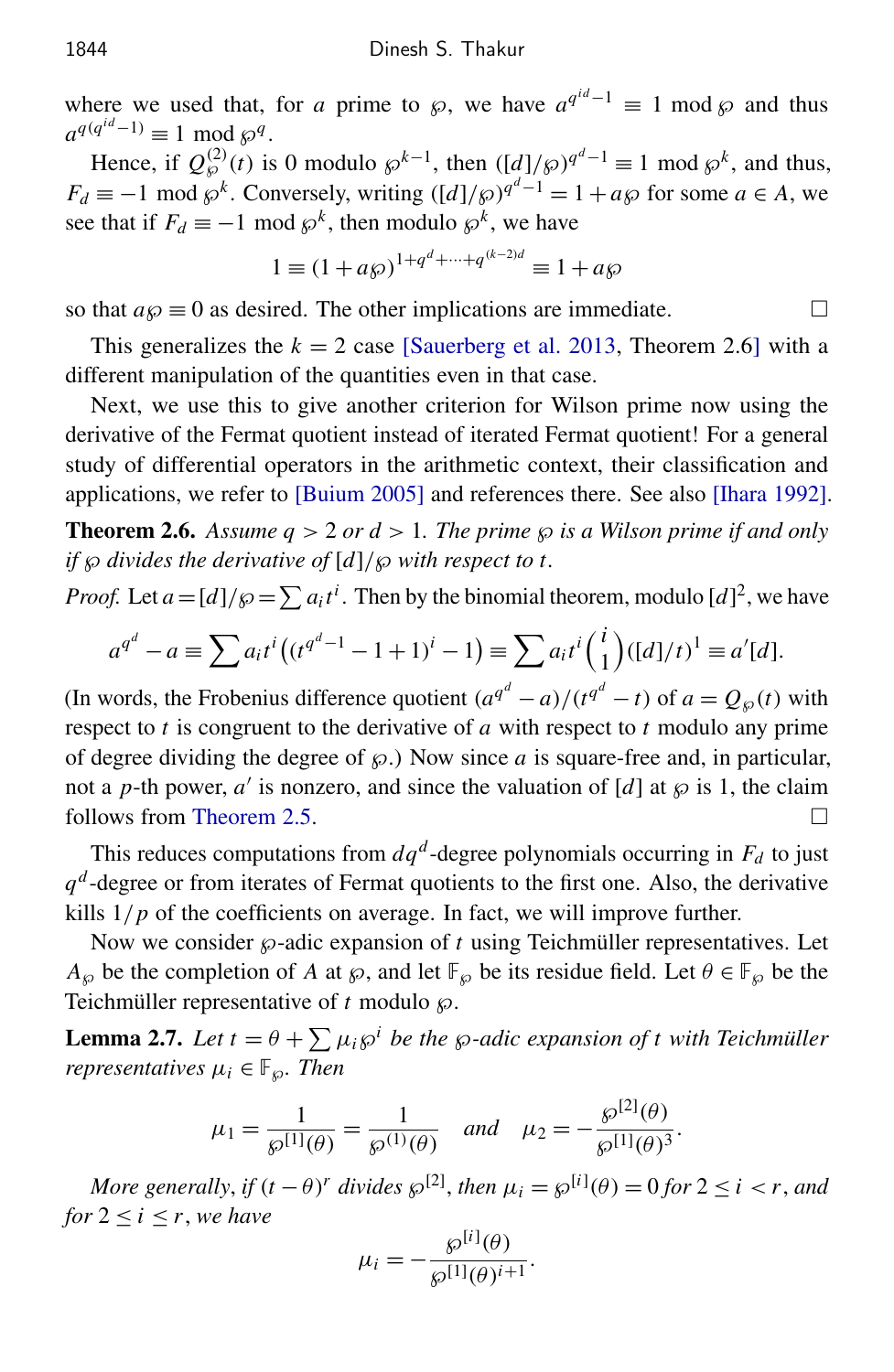*Proof.* For  $d = 1$ , we have  $t = \theta + \wp$ , whereas for  $d > 1$  the expansion is an infinite sum. Noting that  $\wp = \prod (t - \theta^{q^i})$ , where *i* runs from 0 to  $d - 1$ , the claim follows inductively on  $i$  by starting with the unknown  $\wp$ -adic expansion and by dividing by  $t - \theta$  and then putting  $t = \theta$  in each step.

In more detail, in the first step, we have  $1 = \mu_1 \prod_{d > i > 0} (t - \theta^{q^i})$  plus terms divisible by  $t - \theta$  so that  $\mu_1 = 1/\prod_{i} (\theta - \theta^{q_i}) = 1/\wp^{(1)}(\theta)$ . In the next step, we have  $-\wp^{[2]}/(\wp^{[1]}(\theta)(\wp^{[1]})^2) = \mu_2 + \mu_3(t-\theta)\wp^{[1]} + \cdots$ , proving the claim for  $\mu_2$ . Under the hypothesis of divisibility, the claims are clear inductively on *i*.

Remarks 2.8. We record in passing that without any hypothesis as in the second part of [Lemma 2.7,](#page-4-0) a similar manipulation leads to

$$
\mu_3 = -\frac{\wp^{[3]}(\theta)}{\wp^{[1]}(\theta)^4} + 2\frac{\wp^{[2]}(\theta)^2}{\wp^{[1]}(\theta)^5}.
$$

Note that the second term vanishes if  $\wp^{[2]}(\theta) = 0$  (or if  $p = 2$ ).

We now use [Theorem 2.5](#page-3-1) and [Lemma 2.7](#page-4-0) to get our main theorem, a criterion for Wilson prime in terms of vanishing at  $\theta$  of the second difference quotient value as well as in terms of the total vanishing of the second derivative of  $\wp$  with respect to *t*:

<span id="page-5-4"></span><span id="page-5-0"></span>**Theorem 2.9.** (i) *A prime*  $\wp$  *is a Wilson prime if and only if*  $\wp^{[2]}(\theta) = 0$ .

- <span id="page-5-1"></span>(ii) When  $p > 2$ ,  $\wp$  *is a Wilson prime if and only if*  $\wp'' = d^2 \wp / dt^2$  *is identically zero. In other words*, *the Wilson primes are exactly the primes of the form*  $\sum p_i t^i$  *with*  $p_i$  *nonzero implying*  $i \equiv 0, 1 \text{ mod } p$ .
- <span id="page-5-2"></span>(iii) When  $p > 2$ , *if*  $\wp$  *is a Wilson prime, then the Wilson congruence holds modulo*  $\wp^{p-1}$ *. Also,*  $\wp^{[i]}(\theta) = 0$  *for*  $1 < i < p$ *.*
- <span id="page-5-3"></span>(iv) When  $p = 2$ , the Wilson primes are exactly the primes of the form  $\sum p_i t^i$  with  $p_i$  *nonzero implying*  $i \equiv 0, 1 \mod 4$ *. For such*  $\wp$ *, the Wilson congruence holds modulo*  $\wp^3$ *, and*  $\wp^{[i]}(\theta) = 0$  *for*  $1 < i < 4$ *.*

*Proof.* We have 
$$
Q_{\wp}(t) = -\mu_1 - \mu_2 \wp - \cdots - \mu_{q^d - 1} \wp^{q^d - 2} \mod \wp^{q^d - 1}
$$
 and  
 $Q_{\wp}(Q_{\wp}(t)) = \mu_2 + \mu_3 \wp + \cdots + \mu_{q^d - 1} \wp^{q^d - 3} \mod \wp^{q^d - 2}$ .

Hence, [\(i\)](#page-5-0) follows by [Lemma 2.7.](#page-4-0)

Let  $\alpha := \wp^{(1)}(\theta)$  and  $f(t) = \wp(t) - \alpha(t - \theta)$ . Then  $\wp^{[2]}(\theta) = 0$  is equivalent to  $(t - \theta)^3$  dividing  $f(t)$ . This condition implies  $f''(\theta) = \wp''(\theta) = 0$ , but  $\wp$  being an irreducible polynomial with  $\theta$  as a root, this implies that the lower degree second derivative is identically zero. Conversely,  $f(\theta) = f'(\theta) = 0$  implies, if  $d > 1$ ,  $f(t) = (t - \theta)^2 h(t)$ , and  $f''(\theta) = 0$  then implies that  $2h(\theta) = 0$  so that if  $p > 2$ , *h* is divisible by  $t - \theta$ , implying [\(ii\).](#page-5-1)

Once the second derivative is identically zero, the higher derivatives are also zero. (Note the  $(d+1)$ -th derivative or *p*-th derivative is identically zero anyway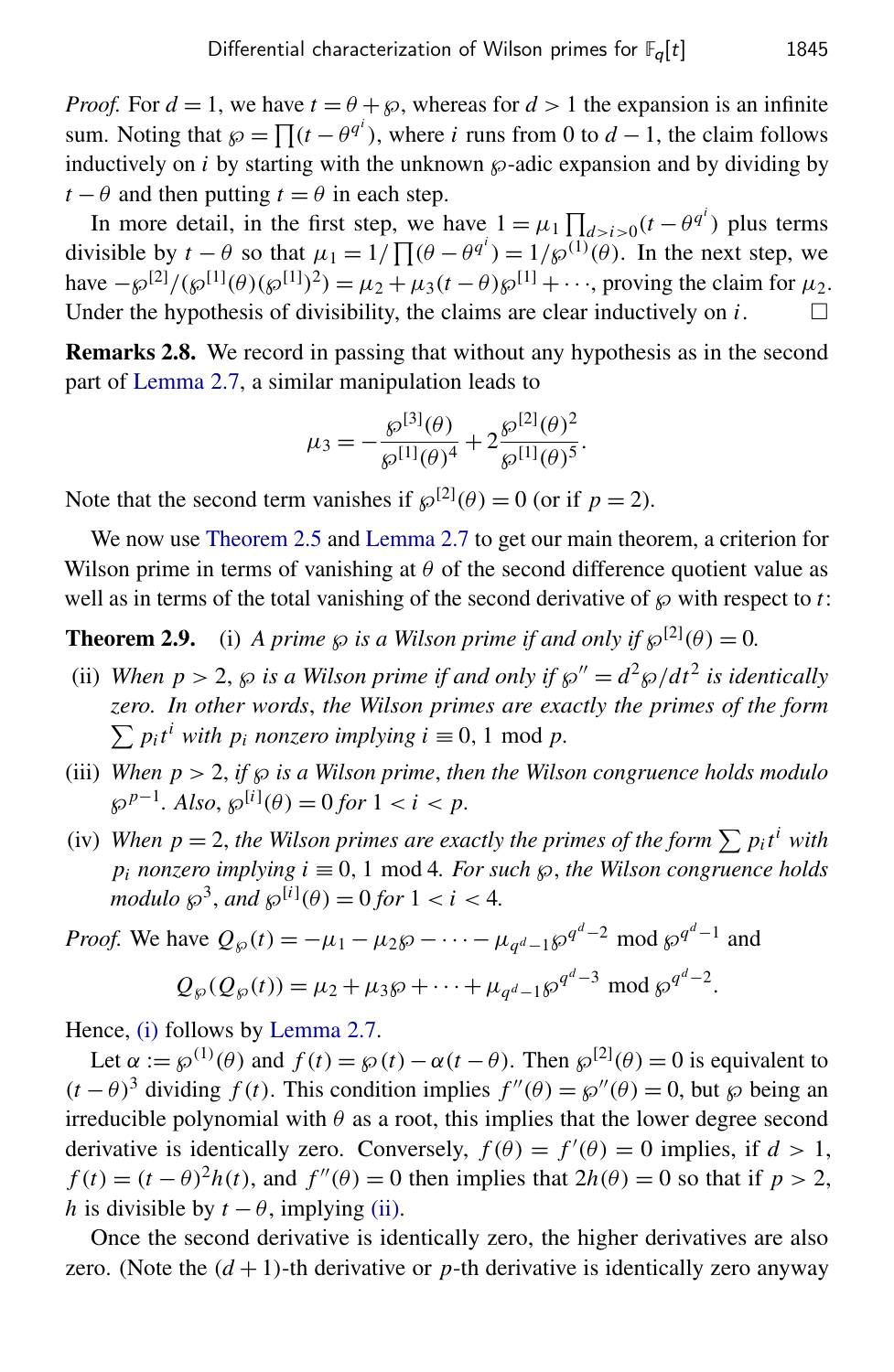for any  $\wp$ .) The vanishing of first *i* derivatives implies at least  $i + 1$  multiplicity for  $i < p$ , which implies vanishing of higher difference quotients (which decrease in degree by 1 in each step). This implies [\(iii\)](#page-5-2) by [Lemma 2.7](#page-4-0) and [Theorem 2.5.](#page-3-1)

Here is an another way to see the last part. If we write  $\wp(t) = \sum p_i t^i$ , then  $\wp(t+\theta) = \sum \alpha_i t^i$  with  $\alpha_i = \sum p_k \binom{i}{k}$  $h(k)$  $\theta^{k-i}$ . Our condition translates to *t*<sup>3</sup> dividing  $f(t + \theta)$  so that  $\alpha_2 = 0$ . By Lucas' theorem or directly, if  $p = 2$ ,  $\binom{i}{2}$  $i_2^i$  = 0 implies  $\binom{i}{i}$  $\alpha_3^{i}$  = 0 so that  $\alpha_3$  = 0. Similarly, for general p,  $\binom{i}{2}$  $j_2^{i}$  = 0 implies  $j_r^{i}$  $\binom{i}{r} = 0$  for  $2 \le r \le p - 1$ , implying  $\alpha_r = 0$  for those *r*. This also proves [\(iv\).](#page-5-3)

**Theorem 2.10.** *There are infinitely many Wilson primes for*  $\mathbb{F}_q[t]$ *.* 

*Proof.* First let *q* be odd. It is enough to produce infinitely many irreducible elements in *A* that have powers of *t* occurring only with exponents that are 0 or 1 modulo *p*. Let *n* be a positive integer. Then by consideration of factorization of the cyclotomic polynomial, we see that there are  $\phi(q^n - 1)/n$  primitive monic polynomials of degree *n*, where (as usual) we mean by a primitive polynomial of degree *n* a minimal polynomial over  $\mathbb{F}_q$  of a generator of  $\mathbb{F}_{q^n}$ . For each such irreducible polynomial  $P(t) = \sum p_i t^i$ , the polynomial  $\sum p_i t^{(q^i-1)/(q-1)}$  is of the form we want and is irreducible by a theorem of Ore [\[1934,](#page-8-6) Chapter 3, Theorem 1].

The same method works for  $q = 2^s$  with  $s > 1$  since the exponents are then 0, 1 mod 4 as we require. The remaining case  $q = 2$  can not be handled by this method. In this case, applying Serret's theorem [\[Lidl and Niederreiter 1996,](#page-8-7) Theorem 3.3.5] (or the special case recalled in [\[Sauerberg et al. 2013,](#page-8-1) Theorem 2.8]) to the (Wilson) prime  $f(t) = t^4 + t + 1$  and  $s = 5^n$ , we get infinitely many primes  $f(t^{5^n})$ , which are Wilson primes by [Theorem 2.9](#page-5-4)[\(iv\).](#page-5-3)  $\Box$ 

**Remarks 2.11** (Heuristic counts and exact multiplicity). In the  $\mathbb{Z}$  case, the number of Wilson primes less than *x* grows like  $\sum_{p \le x} 1/p \sim \log \log(x)$  under the naïve heuristics of  $((p-1)! + 1)/p$  being randomly distributed modulo p, and we expect at most finitely many primes giving the congruence to power  $p<sup>3</sup>$ . In [\[Sauerberg et al.](#page-8-1) [2013\]](#page-8-1) for some *q*, we produced families of Wilson primes for *A* with  $log log(x)$ growth of the size, but now with Theorem  $2.9(i)$ , we can show that there are many more. In fact, if we let  $\pi_d$  and  $w_d$  denote the number of primes and Wilson primes, respectively, of *A* of degree *d*, then under the naïve heuristics of randomness of *p<sup>i</sup>* in [Theorem 2.9](#page-5-4)[\(ii\)](#page-5-1) for primes, we see that as *d* tends to infinity and  $(\log w_d)/(\log \pi_d)$ approaches  $2/p$  if *p* is odd and  $1/2$  if  $p = 2$ . It should be possible to prove these asymptotics using [Theorem 2.9](#page-5-4)[\(ii\).](#page-5-1) In our case, the congruence holds to power  $\wp^{p-1}$ for the Wilson primes (to power  $\wp^3$  if  $p=2$ ). It is unclear whether this power can be increased for some primes. Though the correspondence of [Theorem 2.5](#page-3-1) goes up to power  $\wp^{q-1}$ , the small amount of numerical data calculated by the author's masters student George Todd (for which the author thanks him) showed exactness of the power  $\wp^{p-1}$  even for *q* not prime.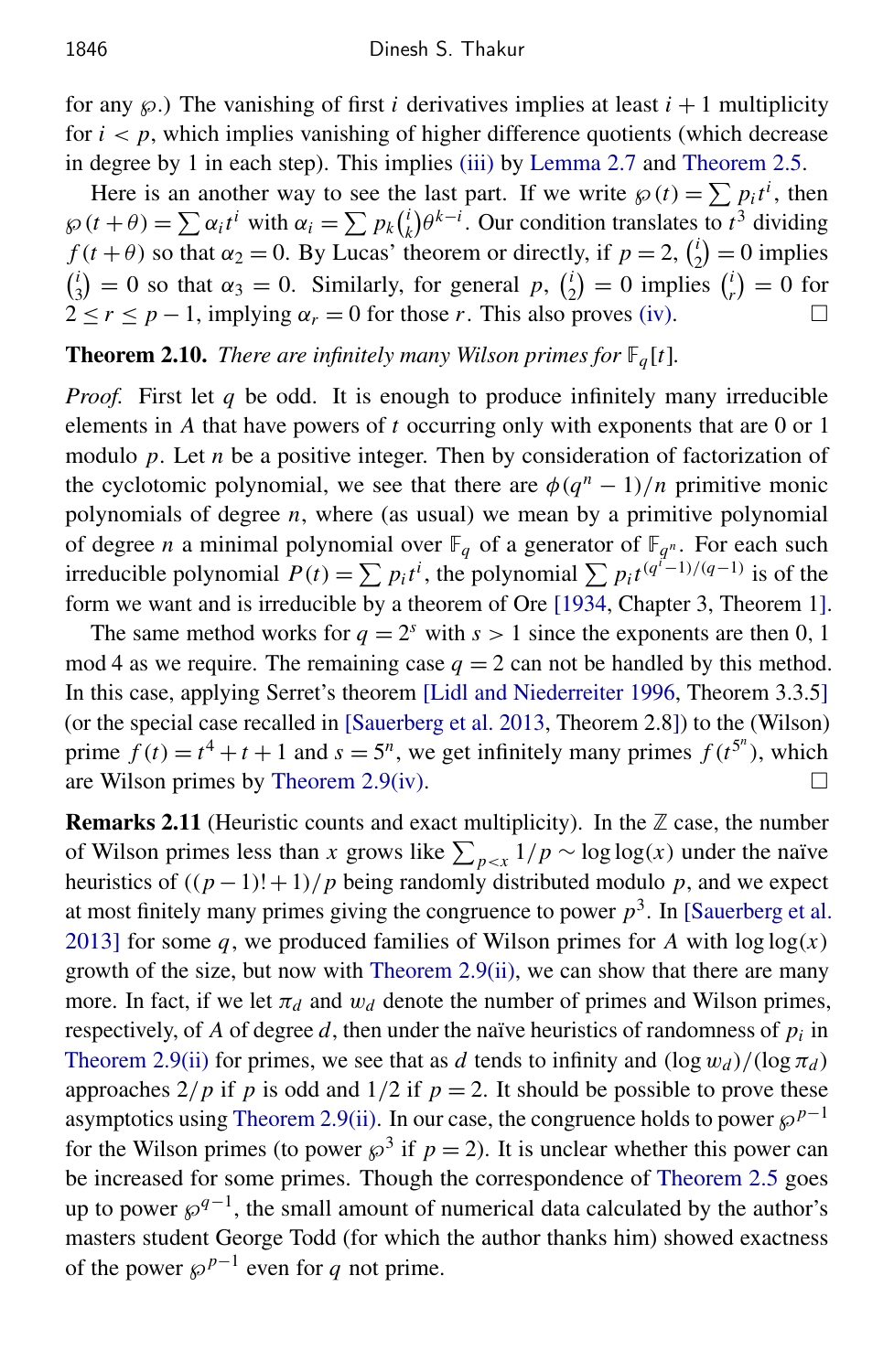Remarks 2.12. We finish by giving quick sketches of alternate and simplified proofs of earlier results.

<span id="page-7-5"></span>(1) We know that for  $a \in \mathbb{F}_q$ ,  $\wp = t^p - t - a$  is a prime of *A* if and only if trace of *a* to  $\mathbb{F}_p$  is nonzero. Assume  $\wp$  is a prime and  $q = p^m$ . Then

$$
t^{q^p} = \wp^{p^{mp-1}} + t^{p^{mp-1}} + a^{p^{mp-1}} = \cdots = \wp^{p^{mp-1}} + \wp^{p^{mp-2}} + \cdots + \wp + t^{p^{mp-2}}
$$

so that  $Q_{\wp}(t) = (t^{q^p} - t)/\wp = \wp^{p^{mp-1}-1} + \cdots + \wp^{p-1} + 1$ . If  $Q_{\wp}^{(r)}(t)$  denotes the *r*-th iteration of  $Q_{\wp}$ , we see immediately by induction that for  $p \ge r > 1$ , the valuation at  $\wp$  of  $Q_{\wp}^{(r)}(t)$  is  $p-r$ . Similarly, it is easy to check that  $q=2$ and  $\wp = t^4 + t + 1$  satisfies the Wilson congruence modulo  $\wp^3$  but not  $\wp^4$ , and similarly, a calculation as above shows that in this case  $Q_{\wp}^{(3)}(t)$  vanishes modulo  $\wp$ but not  $Q_{\wp}^{(4)}(t)$ .

This gives another proof of [\[Thakur 2012,](#page-8-4) Theorem 7.1], which says that such  $\wp$ 's are Wilson primes (even to the exact  $(p-1)$ -th power congruence) if  $p > 2$ .

<span id="page-7-3"></span>(2) [Theorem 2.6](#page-4-1) allows us to give a simple alternate proof of [\[Sauerberg et al. 2013,](#page-8-1) Theorem 2.9]. By the theorem above,  $\wp(t)^2$  divides  $1 + (t^{q^d} - t)\wp'(t)/\wp(t)$  so that modulo  $\wp(t^s)^2$ ,

$$
0 \equiv 1 + (t^{s(q^d-1)} - 1)t^s \wp'(t^s) / \wp(t^s) \equiv 1 + (t^{q^{ds}-1} - 1)t\wp'(t^s)st^{s-1}/\wp(t^s),
$$

exactly as in the middle part of the proof of [\[Sauerberg et al. 2013,](#page-8-1) Theorem 2.9]. This implies by [Theorem 2.5](#page-3-1) that  $\wp(t^s)$  is Wilson prime as desired.

<span id="page-7-4"></span>(3) [Theorem 2.6](#page-4-1) also provides another proof for the reciprocal prime theorem [\[Sauerberg et al. 2013,](#page-8-1) Theorem 3.3] when *p* is odd. If  $f(t) = t^d \wp(1/t)$  and  $\wp$ is a Wilson prime, then  $\wp'' = 0$  and  $d(d-1) = 0$  mod p so that taking derivatives with the product and chain rules simplifies to  $f'' = -2(d-1)t^{d-3}\wp'(1/t)$ , which is 0 if and only if  $d \equiv 1 \mod p$ .

Using [Theorem 2.9](#page-5-4)[\(ii\)](#page-5-1) and [\(iv\),](#page-5-3) instead of [Theorem 2.6,](#page-4-1) gives even simpler proofs of results in [\(2\)](#page-7-3) and [\(3\)](#page-7-4) (and also [\(1\)](#page-7-5) except for the exactness of the exponent  $p-1$  in the modulus). We leave it as a straightforward exercise.

#### **References**

- <span id="page-7-1"></span>[Bhargava 2000] M. Bhargava, ["The factorial function and generalizations",](http://dx.doi.org/10.2307/2695734) *Amer. Math. Monthly* 107:9 (2000), 783–799. [MR 2002d:05002](http://msp.org/idx/mr/2002d:05002) [Zbl 0987.05003](http://msp.org/idx/zbl/0987.05003)
- <span id="page-7-2"></span>[Buium 2005] A. Buium, *Arithmetic differential equations*, Mathematical Surveys and Monographs 118, American Mathematical Society, Providence, RI, 2005. [MR 2006k:14035](http://msp.org/idx/mr/2006k:14035) [Zbl 1088.14001](http://msp.org/idx/zbl/1088.14001)
- <span id="page-7-0"></span>[Goss 1996] D. Goss, *[Basic structures of function field arithmetic](http://dx.doi.org/10.1007/978-3-642-61480-4)*, Ergebnisse der Mathematik und ihrer Grenzgebiete (3) 35, Springer, Berlin, 1996. [MR 97i:11062](http://msp.org/idx/mr/97i:11062) [Zbl 0874.11004](http://msp.org/idx/zbl/0874.11004)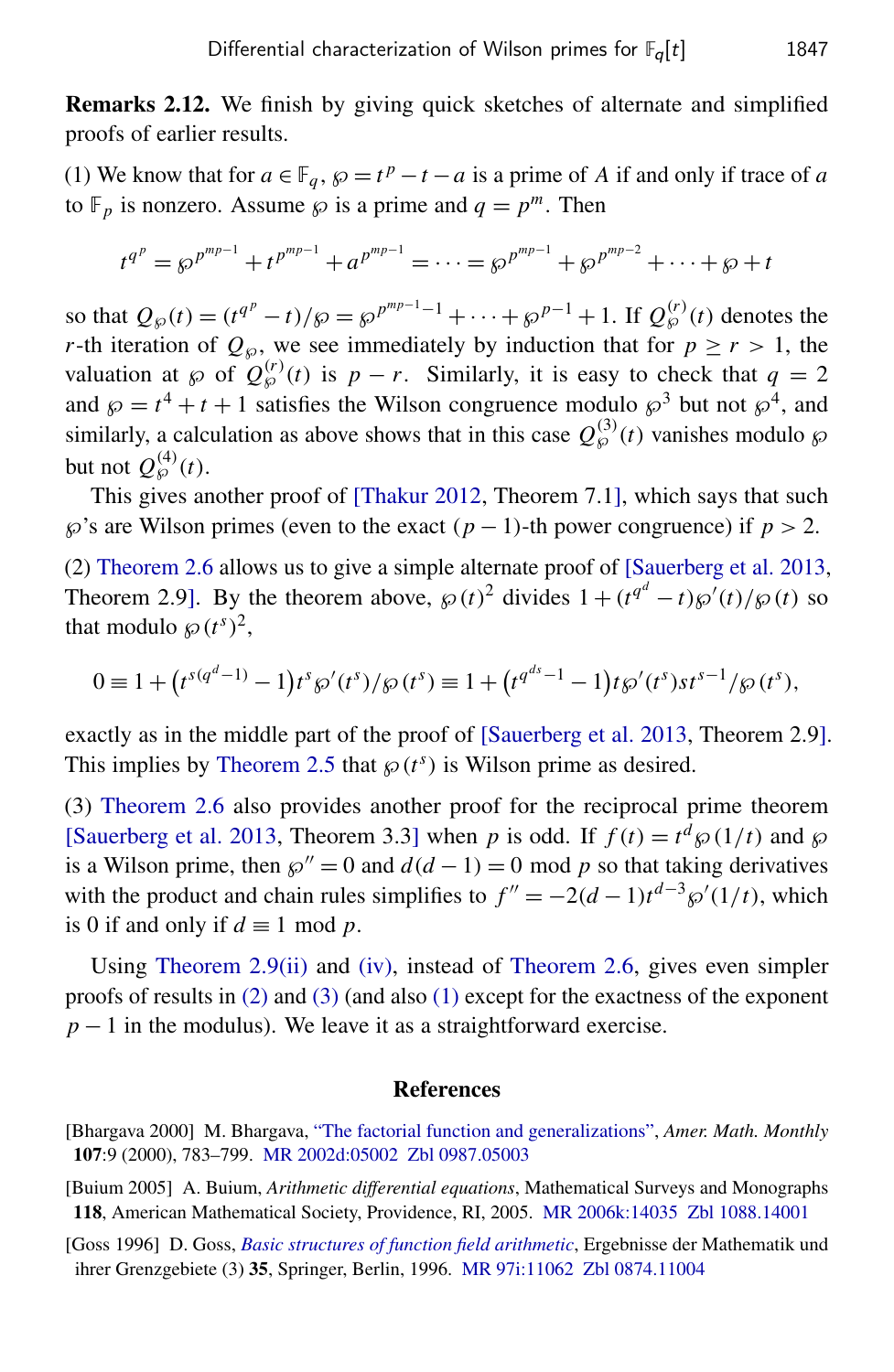- <span id="page-8-5"></span>[Ihara 1992] Y. Ihara, "On Fermat quotients and 'the differentials of numbers"', pp. 324–341 in *Algebraic analysis and number theory* (Kyoto, 1992), edited by T. Kawai, Sūrikaisekikenkyūsho Kōkyūroku 810, 1992. In Japanese. [MR 94m:11136](http://msp.org/idx/mr/94m:11136) [Zbl 0966.11509](http://msp.org/idx/zbl/0966.11509)
- <span id="page-8-7"></span>[Lidl and Niederreiter 1996] R. Lidl and H. Niederreiter, *[Finite fields](http://dx.doi.org/10.1017/CBO9780511525926)*, 2nd ed., Encyclopedia of Math-ematics and its Applications 20, Cambridge University Press, 1996. [MR 97i:11115](http://msp.org/idx/mr/97i:11115) [Zbl 0866.11069](http://msp.org/idx/zbl/0866.11069)
- <span id="page-8-6"></span>[Ore 1934] O. Ore, ["Contributions to the theory of finite fields",](http://dx.doi.org/10.2307/1989836) *Trans. Amer. Math. Soc.* 36:2 (1934), 243–274. [MR 1501740](http://msp.org/idx/mr/1501740) [Zbl 0009.10003](http://msp.org/idx/zbl/0009.10003)
- <span id="page-8-0"></span>[Ribenboim 1996] P. Ribenboim, *[The new book of prime number records](http://dx.doi.org/10.1007/978-1-4612-0759-7)*, Springer, New York, 1996. [MR 96k:11112](http://msp.org/idx/mr/96k:11112) [Zbl 0856.11001](http://msp.org/idx/zbl/0856.11001)
- <span id="page-8-2"></span>[Rosen 2002] M. Rosen, *Number theory in function fields*, Graduate Texts in Mathematics 210, Springer, New York, 2002. [MR 2003d:11171](http://msp.org/idx/mr/2003d:11171) [Zbl 1043.11079](http://msp.org/idx/zbl/1043.11079)
- <span id="page-8-1"></span>[Sauerberg et al. 2013] J. Sauerberg, L. Shu, D. S. Thakur, and G. Todd, ["Infinitude of Wilson primes](http://dx.doi.org/10.4064/aa157-1-5) [for](http://dx.doi.org/10.4064/aa157-1-5) F*<sup>q</sup>* [*t*]", *Acta Arith.* 157:1 (2013), 91–100. [Zbl 06113347](http://msp.org/idx/zbl/06113347)
- <span id="page-8-3"></span>[Thakur 2004] D. S. Thakur, *[Function field arithmetic](http://dx.doi.org/10.1142/9789812562388)*, World Scientific Publishing Co., River Edge, NJ, 2004. [MR 2005h:11115](http://msp.org/idx/mr/2005h:11115) [Zbl 1061.11001](http://msp.org/idx/zbl/1061.11001)
- <span id="page-8-4"></span>[Thakur 2012] D. S. Thakur, ["Binomial and factorial congruences for](http://dx.doi.org/10.1016/j.ffa.2011.08.003) F*<sup>q</sup>* [*t*]", *Finite Fields Appl.* 18:2 (2012), 271–282. [MR 2890552](http://msp.org/idx/mr/2890552) [Zbl 06017544](http://msp.org/idx/zbl/06017544)

Communicated by Andrew Granville

Received 2012-05-09 Revised 2012-09-10 Accepted 2012-10-31

[dinesh.thakur@rochester.edu](mailto:dinesh.thakur@rochester.edu) 1013 Hylan Building, Department of Mathematics, University of Rochester, RC Box 270138, Rochester, NY 14627, United States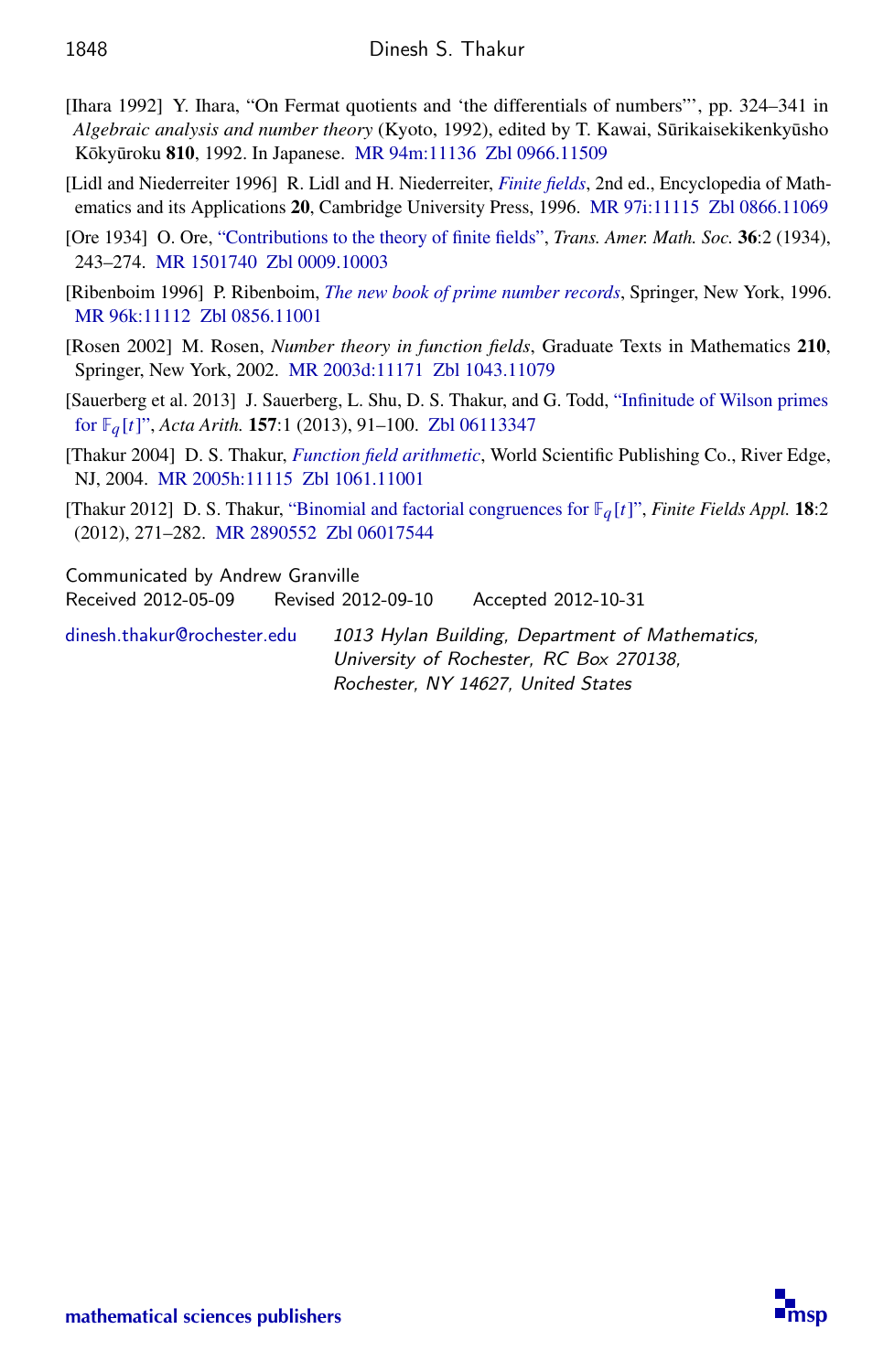### Algebra & Number Theory

[msp.org/ant](http://dx.doi.org/10.2140/ant)

#### **EDITORS**

MANAGING EDITOR

EDITORIAL BOARD CHAIR

Bjorn Poonen Massachusetts Institute of Technology Cambridge, USA

David Eisenbud University of California Berkeley, USA

#### BOARD OF EDITORS

| Georgia Benkart       | University of Wisconsin, Madison, USA    | Susan Montgomery       | University of Southern California, USA   |
|-----------------------|------------------------------------------|------------------------|------------------------------------------|
| Dave Benson           | University of Aberdeen, Scotland         | Shigefumi Mori         | RIMS, Kyoto University, Japan            |
| Richard E. Borcherds  | University of California, Berkeley, USA  | Raman Parimala         | Emory University, USA                    |
| John H. Coates        | University of Cambridge, UK              | Jonathan Pila          | University of Oxford, UK                 |
| J-L. Colliot-Thélène  | CNRS, Université Paris-Sud, France       | Victor Reiner          | University of Minnesota, USA             |
| Brian D. Conrad       | University of Michigan, USA              | Karl Rubin             | University of California, Irvine, USA    |
| Hélène Esnault        | Freie Universität Berlin, Germany        | Peter Sarnak           | Princeton University, USA                |
| Hubert Flenner        | Ruhr-Universität, Germany                | Joseph H. Silverman    | Brown University, USA                    |
| <b>Edward Frenkel</b> | University of California, Berkeley, USA  | Michael Singer         | North Carolina State University, USA     |
| Andrew Granville      | Université de Montréal, Canada           | Vasudevan Srinivas     | Tata Inst. of Fund. Research, India      |
| Joseph Gubeladze      | San Francisco State University, USA      | J. Toby Stafford       | University of Michigan, USA              |
| Roger Heath-Brown     | Oxford University, UK                    | <b>Bernd Sturmfels</b> | University of California, Berkeley, USA  |
| Ehud Hrushovski       | Hebrew University, Israel                | Richard Taylor         | Harvard University, USA                  |
| Craig Huneke          | University of Virginia, USA              | Ravi Vakil             | Stanford University, USA                 |
| Mikhail Kapranov      | Yale University, USA                     | Michel van den Bergh   | Hasselt University, Belgium              |
| Yujiro Kawamata       | University of Tokyo, Japan               | Marie-France Vignéras  | Université Paris VII, France             |
| János Kollár          | Princeton University, USA                | Kei-Ichi Watanabe      | Nihon University, Japan                  |
| Yuri Manin            | Northwestern University, USA             | Efim Zelmanov          | University of California, San Diego, USA |
| <b>Barry Mazur</b>    | Harvard University, USA                  | Shou-Wu Zhang          | Princeton University, USA                |
| Philippe Michel       | École Polytechnique Fédérale de Lausanne |                        |                                          |
|                       |                                          |                        |                                          |

#### PRODUCTION

[production@msp.org](mailto:production@msp.org)

Silvio Levy, Scientific Editor

See inside back cover or [msp.org/ant](http://dx.doi.org/10.2140/ant) for submission instructions.

The subscription price for 2013 is US \$200/year for the electronic version, and \$350/year (+\$40, if shipping outside the US) for print and electronic. Subscriptions, requests for back issues and changes of subscribers address should be sent to MSP.

Algebra & Number Theory (ISSN 1944-7833 electronic, 1937-0652 printed) at Mathematical Sciences Publishers, 798 Evans Hall #3840, c/o University of California, Berkeley, CA 94720-3840 is published continuously online. Periodical rate postage paid at Berkeley, CA 94704, and additional mailing offices.

ANT peer review and production are managed by EditFLOW® from Mathematical Sciences Publishers.

PUBLISHED BY

**n** [mathematical sciences publishers](http://msp.org/)

nonprofit scientific publishing

<http://msp.org/> © 2013 Mathematical Sciences Publishers